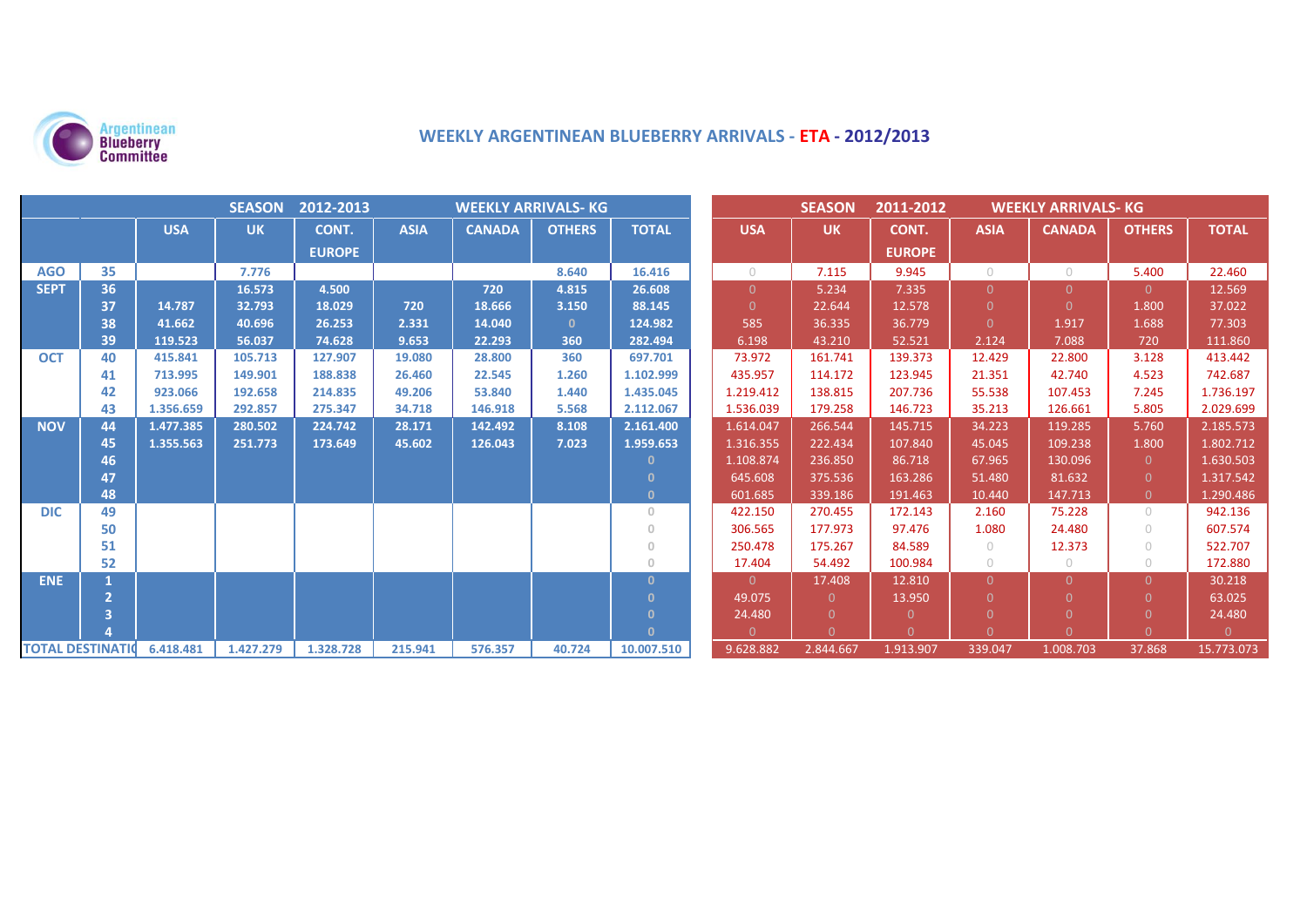#### **WEEKLY ARGENTINEAN BLUEBERRY ARRIVALS - ETA - 2012/2013 ALL DESTINATIONS**





## **WEEKLY ARGENTINEAN BLUEBERRY ARRIVALS - ETA - 2012/2013 U.S.A.**



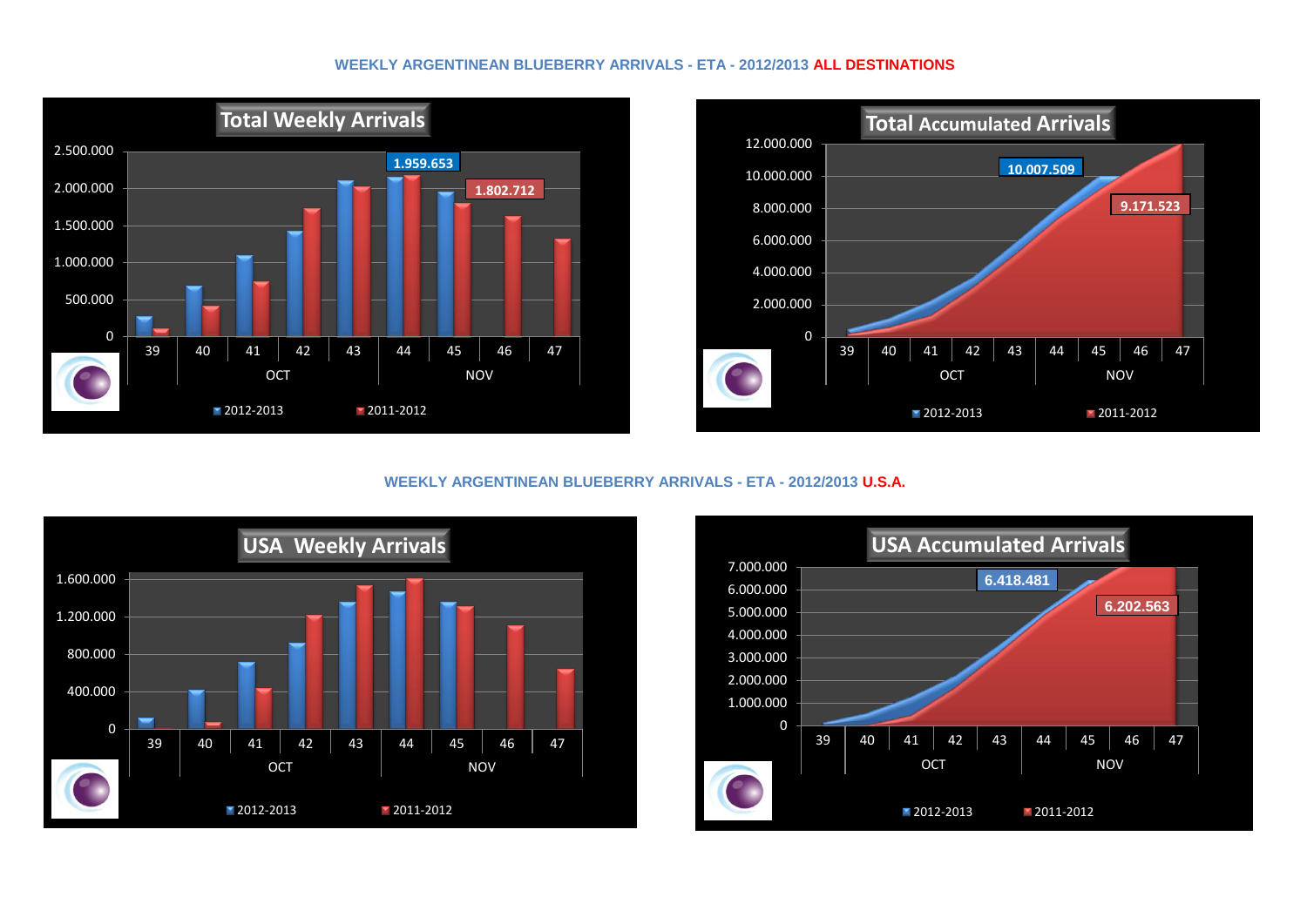#### **WEEKLY ARGENTINEAN BLUEBERRY ARRIVALS - ETA - 2012/2013 UK**



## **WEEKLY ARGENTINEAN BLUEBERRY ARRIVALS - ETA - 2012/2013 CONTINENTAL EUROPE**